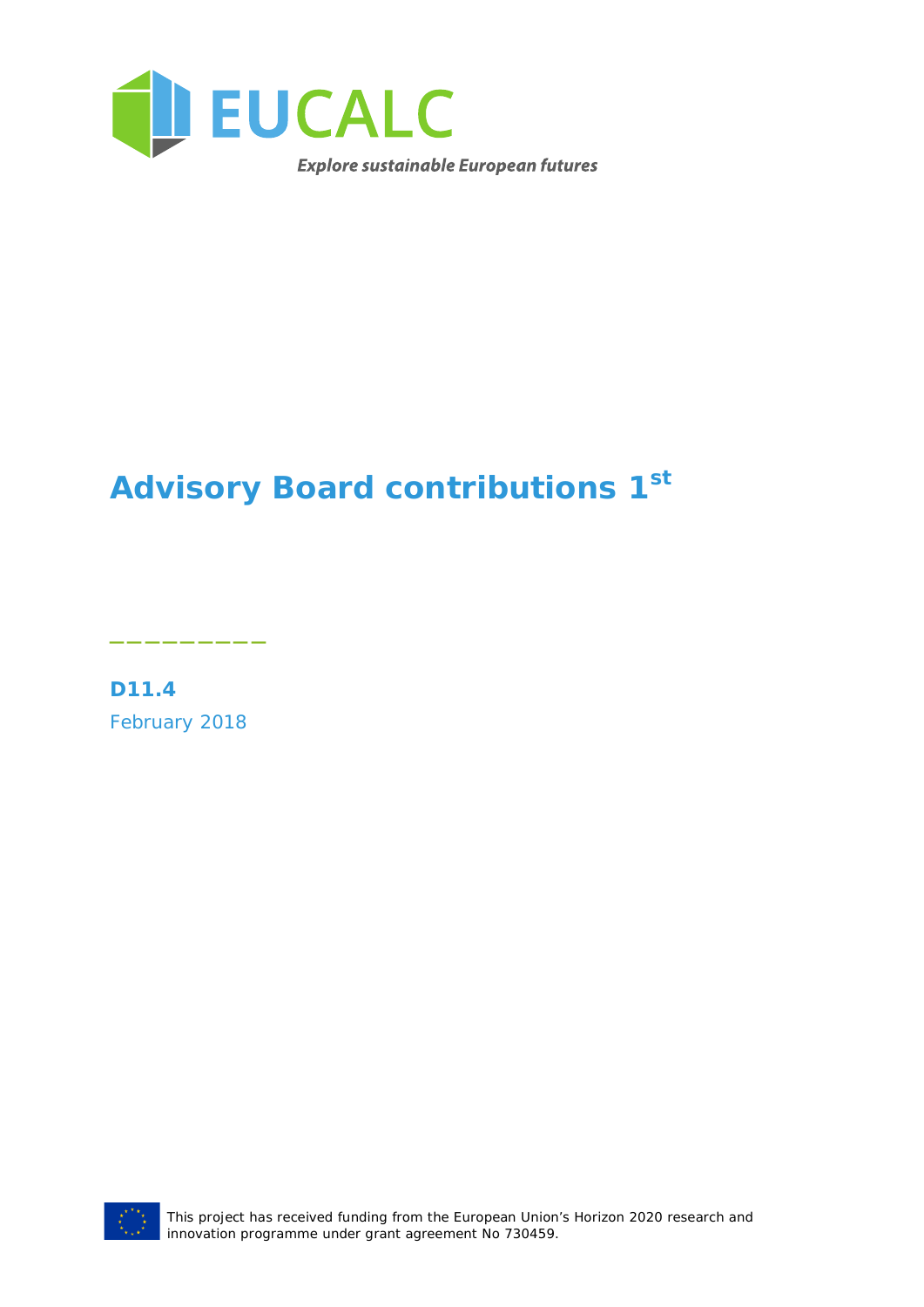

| <b>Project Acronym and</b><br><b>Name</b> | EU Calculator: trade-offs and pathways towards<br>sustainable and low-carbon European Societies - EUCalc |
|-------------------------------------------|----------------------------------------------------------------------------------------------------------|
| <b>Grant Agreement</b><br><b>Number</b>   | 730459                                                                                                   |
| <b>Document Type</b>                      | Report                                                                                                   |
| <b>Work Package</b>                       | 11                                                                                                       |
| <b>Document Title</b>                     | Advisory Board contributions 1st                                                                         |
| <b>Main authors</b>                       | Jürgen P. Kropp, Christiane Walter (both PIK)                                                            |
| <b>Partner in charge</b>                  | <b>PIK</b>                                                                                               |
| <b>Contributing partners</b>              |                                                                                                          |
| <b>Release date</b>                       | February 2018                                                                                            |
| <b>Distribution</b>                       | Public                                                                                                   |

#### **Short Description**

*one paragraph summary of the report*

| <b>Quality check</b>          |             |  |  |  |
|-------------------------------|-------------|--|--|--|
| Name of reviewer              | <b>Date</b> |  |  |  |
| Katja Firus (T6)              | 05.02.2018  |  |  |  |
| <b>Hannes Warmuth (OEGUT)</b> | 02.03.2018  |  |  |  |

#### **Statement of originality:**

This deliverable contains original unpublished work except where clearly indicated otherwise. Acknowledgement of previously published material and of the work of others has been made through appropriate citation, quotation or both.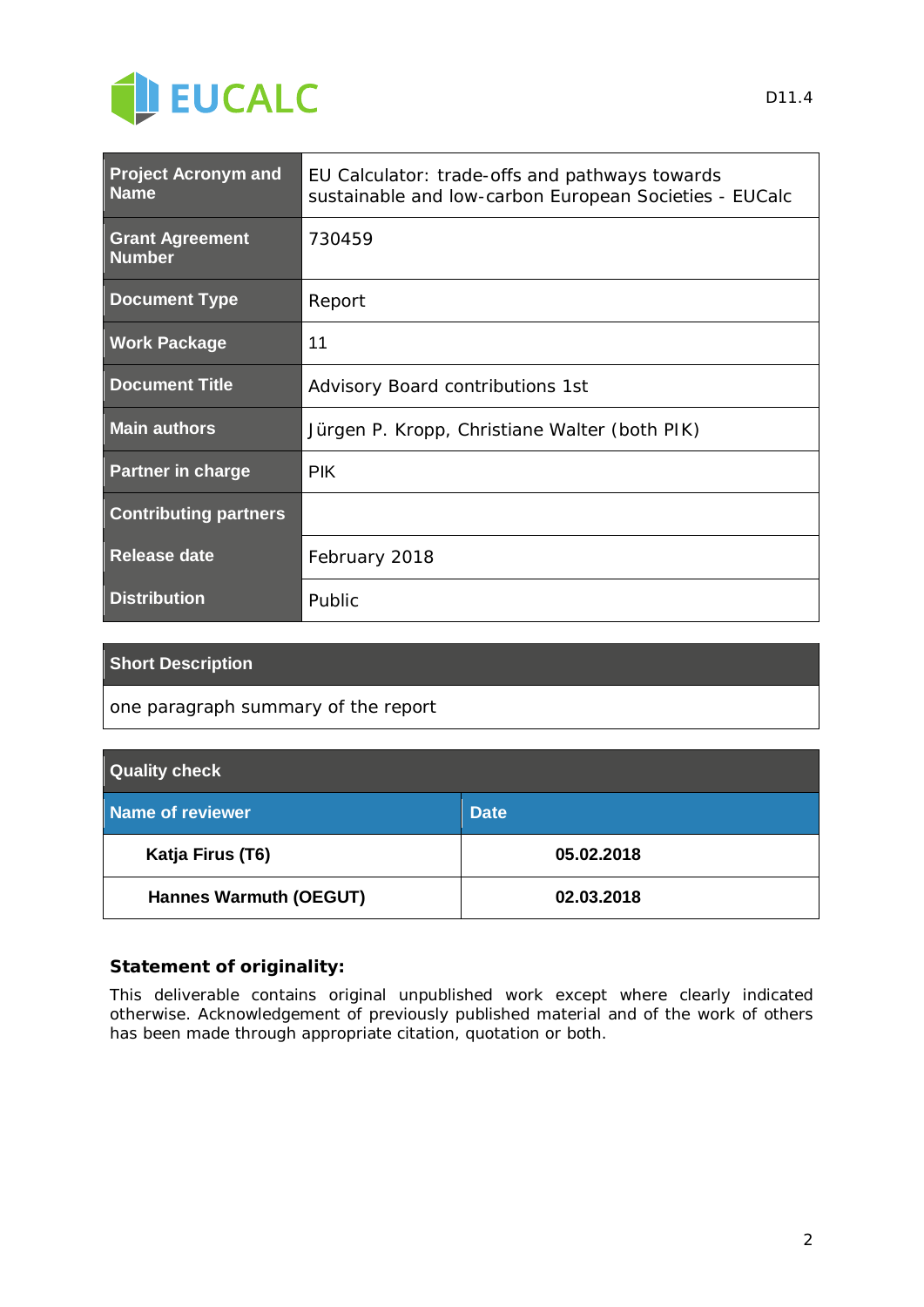

# **Table of Contents**

| $\mathbf 1$    |       |                                                                                                                                                 |
|----------------|-------|-------------------------------------------------------------------------------------------------------------------------------------------------|
| $\mathbf{2}^-$ |       |                                                                                                                                                 |
| 3              |       |                                                                                                                                                 |
|                |       | 3.1 1 <sup>st</sup> Advisory Board Meeting (26 <sup>th</sup> May 2017 in London, Imperial College of                                            |
|                | 3.1.1 |                                                                                                                                                 |
|                | 3.1.2 |                                                                                                                                                 |
|                |       | 3.2 $2^{nd}$ Advisory Board Meeting (17 <sup>th</sup> November 2017 in Vienna,<br>Österreichische Gesellschaft für Umwelt und Technik (ÖGUT)) 8 |
|                | 3.2.1 |                                                                                                                                                 |
|                | 3.2.2 |                                                                                                                                                 |
| 4              |       |                                                                                                                                                 |
| 5.             |       |                                                                                                                                                 |

## **List of Tables**

Table 1 – EUCalc Advisory Board members, status Nov. 2017 ......................... 4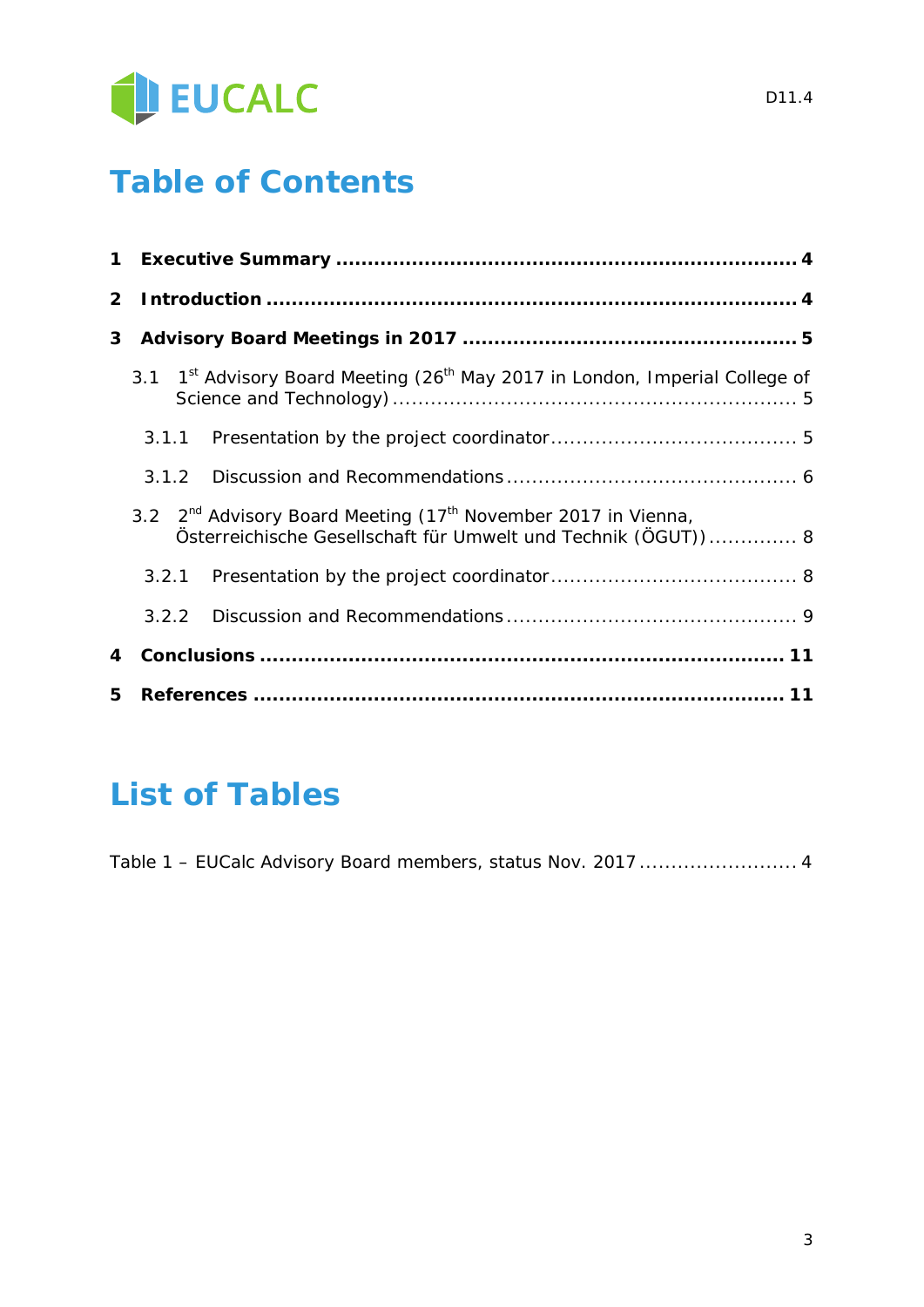# EUCALC **1 Executive Summary**

The report gives an overview on the two Advisory Board (AB) Meetings within the first project year and reflects on the discussions and advice the Board Members gave to the Project Consortium.

## **2 Introduction**

An important group for the overall scientific direction as well as the close link to future users of the EUCalc outputs is the Advisory Board. It is composed of external organisations which have an outstanding expertise in regard to the scientific fields involved in the EU Calculator design and gave their consent in providing valuable input to the project (cf. Table 1 and Del. 11.3).

| <b>Name</b>                            | <b>Organisation</b>                                                                        |
|----------------------------------------|--------------------------------------------------------------------------------------------|
| Dries Acke                             | European Climate Foundation (ECF)                                                          |
| Vincent van Steenberghe/<br>Koen Meeus | Federal Public Service Health, Food Chain<br>Safety and Environment, Belgium<br>government |
| Laura Aylett/ Jan Ole Kieso            | Department of Business, Energy and<br>Industrial Strategies (BEIS), UK government          |
| Ingolf Schädler/Theodor<br>Zillner     | Ministry of Transport, Innovation and<br>Technology, Austria                               |
| Matthew Tipper/ Martin<br>Haigh        | Shell                                                                                      |
| Paul Ekins                             | <b>INNOPATH Project, University College</b><br>London (UCL)                                |
| Lars J. Nilsson                        | Reinvent Project, Lund University                                                          |

*Table 1 – EUCalc Advisory Board members, status Nov. 2017*

The EU Calculator Consortium regularly meets each six month in person to present the progress in each work package and discuss about the ongoing EUCalc work as well as the next steps and collect feedback on the next planned steps and challenges ahead. PIK, in its role as project coordinator, usually initiates one conference call per month where all work packages report on their current status of progress, interactions between WPs and next steps. Also smaller groups are in close exchange to each other to work on the tool (modelling group) and solve questions at an operational level.

Back to back to the two last project meetings also an AB meeting took place. PIK as coordinator invited the AB members on behalf of the whole project consortium. The project coordinator, Jürgen Kropp, opened the AB meeting with an overview talk together with the planned next steps, followed by questions and a discussion with the AB members.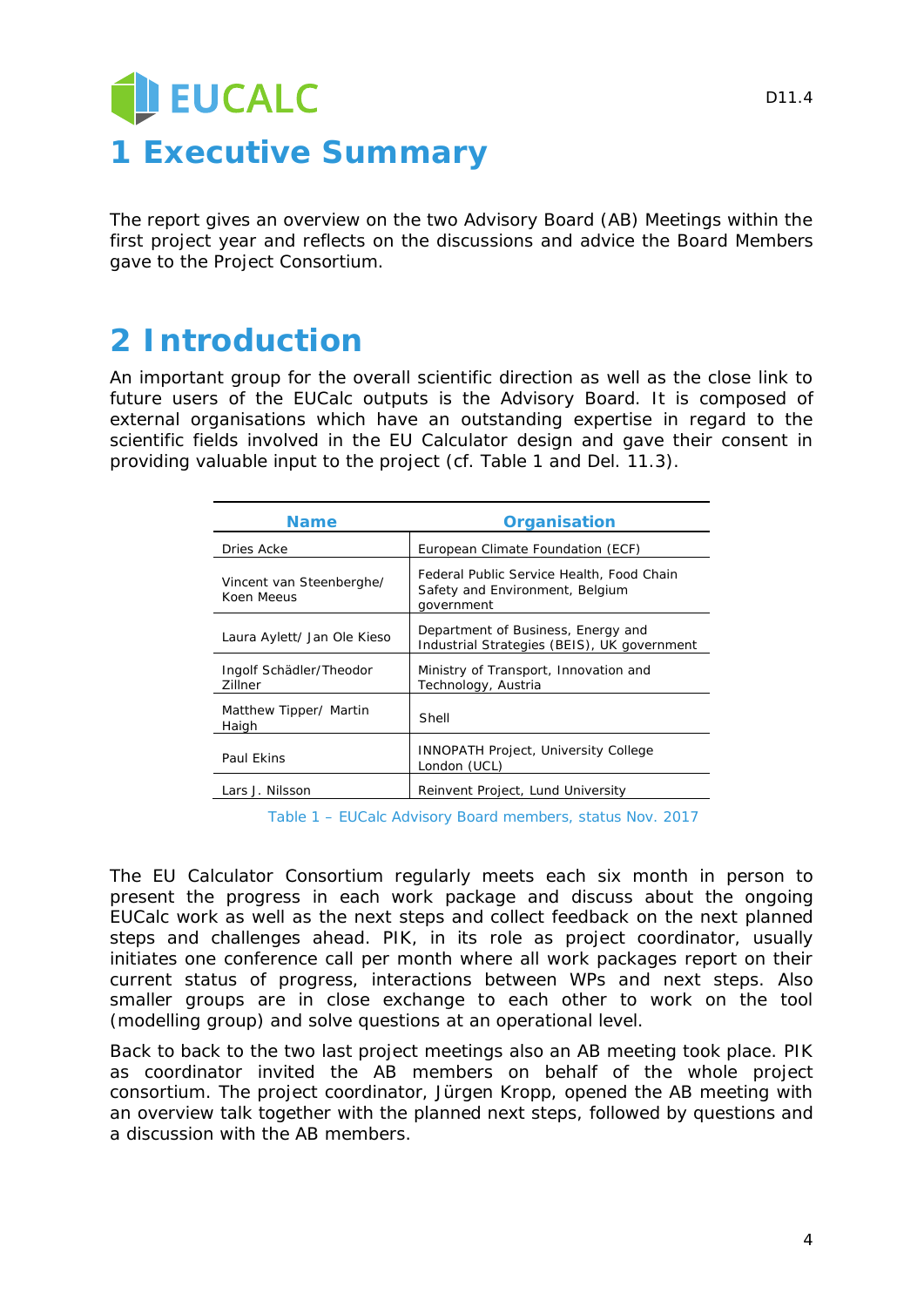# **3 Advisory Board Meetings in 2017**

Two Advisory Board Meetings took place in 2017, both organised back to back to project meetings. This helps to ensure the attendance of almost all project partners as well as reducing travel costs and related emissions.

## **3.1 1st Advisory Board Meeting (26th May 2017 in London, Imperial College of Science and Technology)**

In the 1st AB meeting on 26 May 2017 at Imperial College London three Advisory Board Members attended in person and two via remote connection; the latter had some technical problems, but in general this option should always be facilitated in terms to save time and increase the number of participants. All members of the AB have a high work load; they are experienced experts and can therefore only be reached to a very limited extent and it is not always possible for them to join the AB meetings in person.

## **3.1.1 Presentation by the project coordinator**

The presentation of the current status of the European Calculator project covered the following challenges:

- We had the first meeting in December (2016) and we saw some progress since then. We are at the cusp in laying down the general methodology.
- We still do not have an integrated model but we are having progress in this front.
- We want to make a relevant model for policy making across member states.
- 1.5 degree target is getting higher level of attention.
- Basic needs vs consumptive needs.
- Working on base years and time resolution.
- The Global Calculator was a very good starting point, but the consortium will go beyond and focus on Europe.
- We need to solve now how European countries interact.
- Decomposition of the global calculator into member states and parameterization of the rest of the world.
- Keep a model of intermediate complexity.
- User has a large control in the choices.
- Long wish list of stakeholder input (cf. Del. 9.4) focus to be defined as not all can be tackled.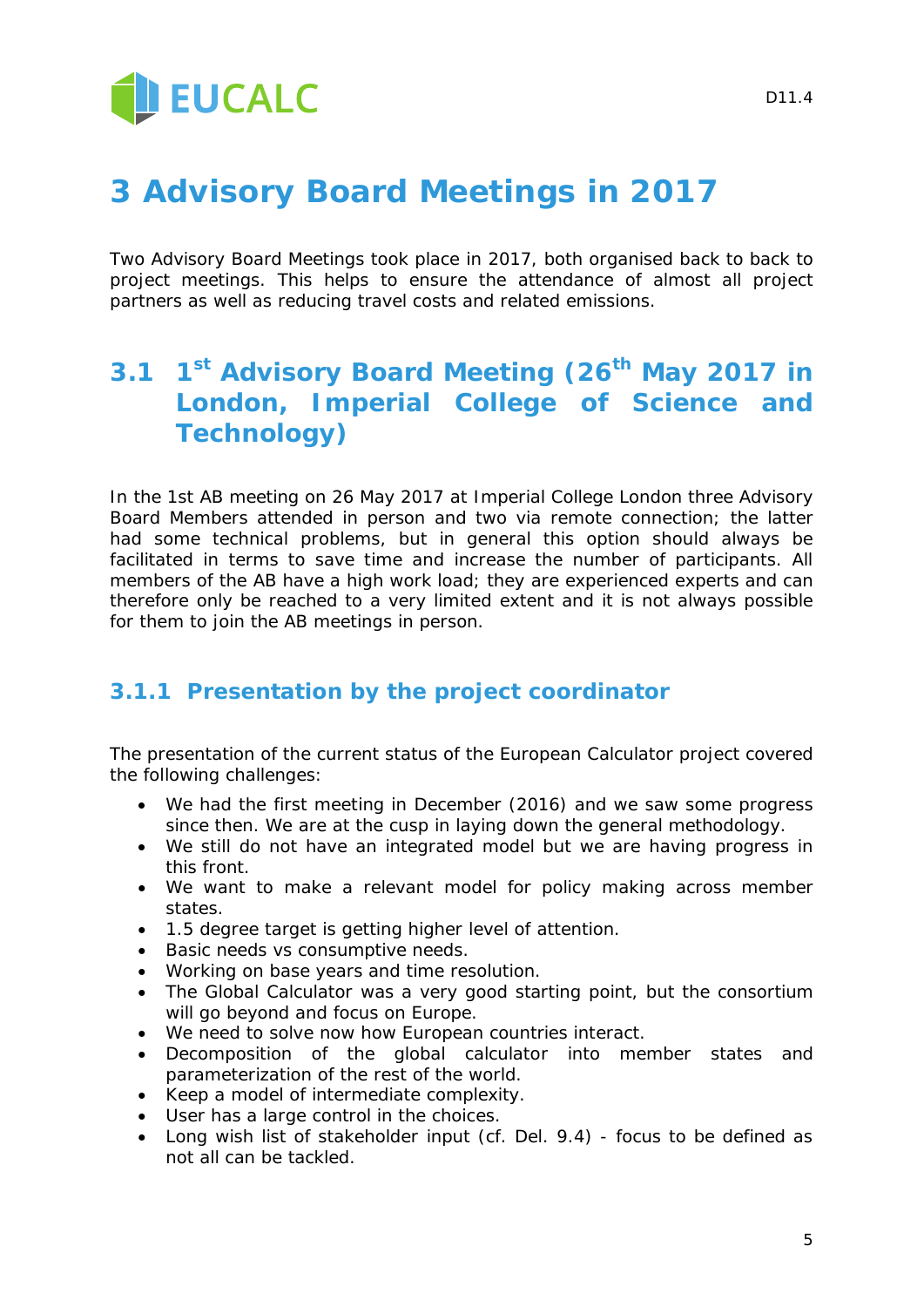

### **3.1.2 Discussion and Recommendations**

The contributions of the AB members and the discussion with the EUCalc partners is structured in the following along specific topics which helps partners to take recommendations up in their work, if considered adequate.

#### **Complexity and transparency**

There has been a lively discussion on transparency and flexibility across energy models and hopefully the EU calculator can contribute to this front. In particular open source and open access are becoming important points.

The model (referring to the Global Calculator) is so broad but so simple that you can model 20 views of the transition and measure the inputs to make a comparison. But modelling all EU countries is very demanding; others tried something similar and failed.

The EUCalc model should help to reduce the chaos of views and force them into a more realistic comparison. The options stop being options and start to become facts in a follow-up discussion after using the model, because not all users are being honest about the consequences of the forces behind the policies they advocate for.

Transparency is a big need for industry, in order to see the full picture and identify trade-offs.

The scientific communication challenge: make something that is simple enough to be used without being wrong.

Simple models have a strong educational value, complex models have the opposite: they turn people off.

#### **Audience**

A policy maker needs much granularity and therefore the model might become of limited interest to a wider public. But by modelling all member states and sectors you reach countless actors in every country of the EU.

The model can be used for education to 'action for climate empowerment' by UNFCCC - as education tool/program in line with the Paris Agreement for addressing schools and universities to reach the future leaders as early as possible.

The European parliament requires such a model; they do not have the modelling capacity that the Commission has. In this respect the main gain lies in providing the long term perspective.

Debate of CO2 free is an excellent target to ask people when they think Europe can be CO2 neutral - debate in the next years.

#### **Bioenergy**

There was a very lively discussion on carbon accounting for bioenergy. The question of carbon accounting for bioenergy will be critical if we are calculating emissions towards 2050. Some recent scientific research suggests this it is a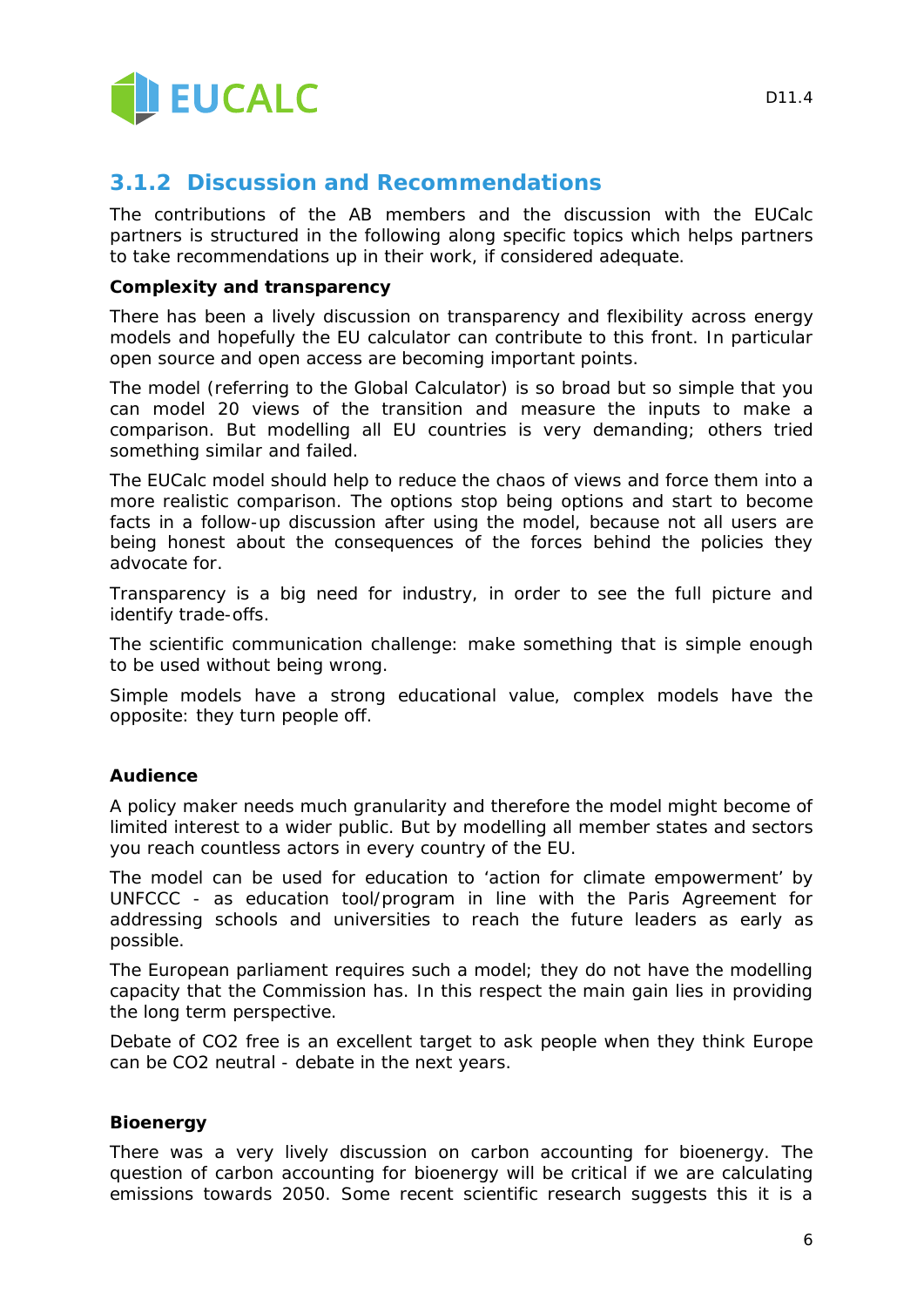

D<sub>11</sub>4

very complex matter with value chains and practices that can be either positive or very negative from a carbon point of view. The model needs to reflect this uncertainty, maybe by making it a guardrail/lever, to avoid we 'hardwire' any assumption on bioenergy into the model.

NGO's have a public position that bioenergy is not renewable at all and has been modelled wrongly. Therefore we should contact and involve NGO's.

#### **Reflecting existing policies**

It would be great if EUCalc was able to reflect the National Energy and Climate Plans (NECP) as proposed by the EU Commission in the [Winter Package](https://ec.europa.eu/energy/en/news/commission-proposes-new-rules-consumer-centred-clean-energy-transition) (but up for adjustments). Clarify internally on the possibility of the model being able to incorporate other runs.

#### **Timing and contacts**

Presidencies set the EU agenda so coordinate your timing. Agenda setting takes place in the single Member States (upcoming Presidency of the Council of the European Union: 2nd half 2018 Austria, 2nd half of 2020 Germany).

AB can ease the access to DGs - the question is what you want and when you are ready.

#### **Branding**

Do not call it a finished product, call it the latest version. Version control, so that we have a timeline on the product. Create benchmark for the next evolution and a more systematic modus of operation in process.

Make more clear what customers you are serving.

#### **Others**

Make levels of levers more stringent given the new focus on the 1.5 degrees.

Try to ask the question "When do you think can the EU be CO2 neutral?"

The EU calculator can provide a platform to help countries in the revision process of their INDC's.

It would be interesting to see which countries reach carbon neutrality first?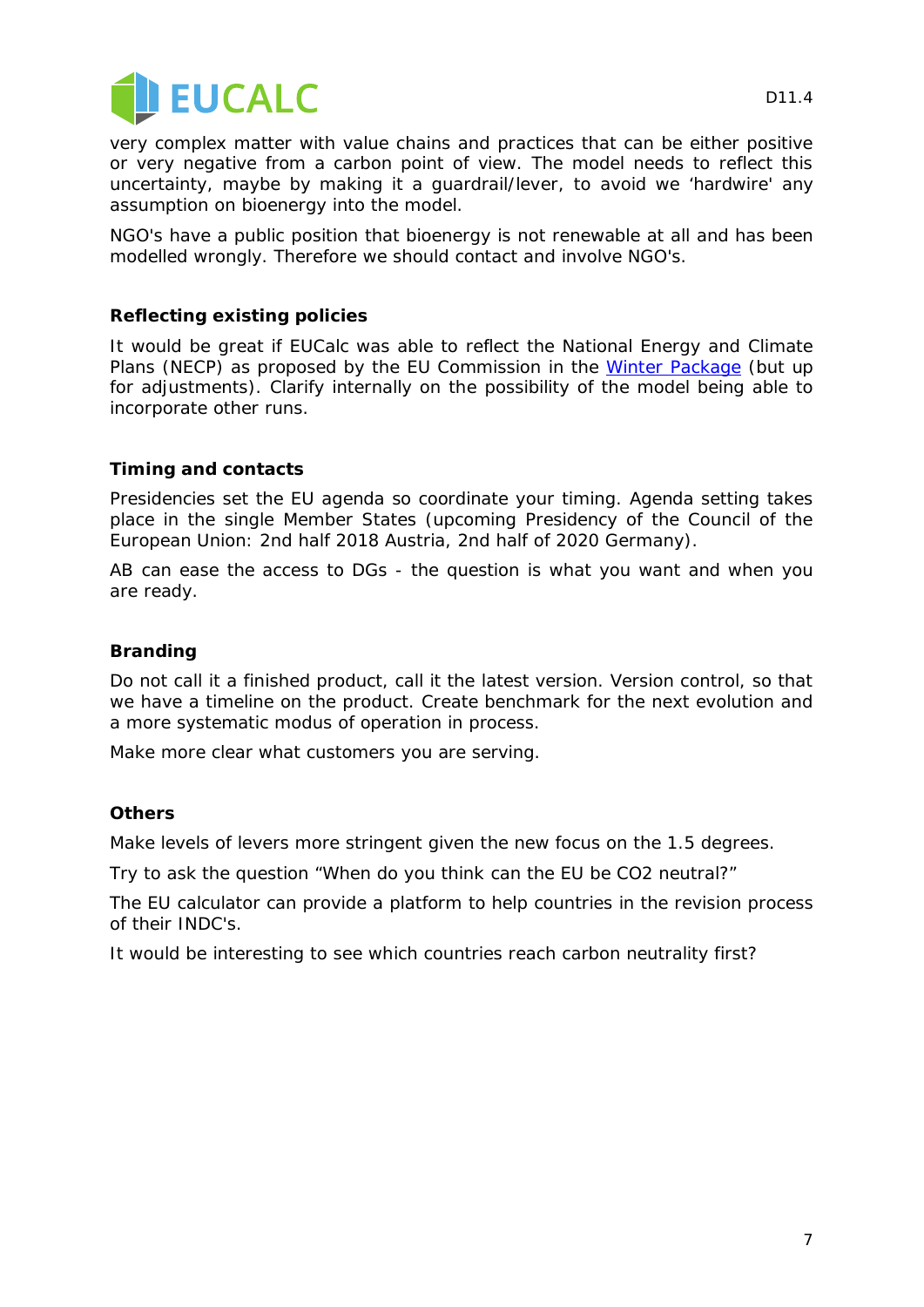

## **3.2 2nd Advisory Board Meeting (17th November 2017 in Vienna, Österreichische Gesellschaft für Umwelt und Technik (ÖGUT))**

In this meeting two Advisory Board Members attended in person and four via remote connection; two of the latter dialed in a bit later due to other important commitments before.

## **3.2.1 Presentation by the project coordinator**

Topics:

- Jürgen Kropp gives an overview about the project partners and objectives.
- Presentation of the project structure and first ideas for the tool.
- Showing the achievements of the first year.
- Discussion about data and open questions.

Objectives:

- The consortium is aiming to build a novel energy-society model for 28 EU countries + Switzerland that allows autonomously and immediately calculate and visualise the impacts of user-selected ambition levels on energy independence and CO2eq emissions and its relation to NDC proposals (resolution 28+1 countries).
- Ambition levels should be calculated fast and independent.
- Support strategic decision making (EU and national scale) by including already existing strategies.
- Strong stakeholder involvement (co-design), e-learning tool also for education purposes are planned to reach wide variety of user.
- First results from the stakeholder demand workshops are very promising; a lot of additional expertise could be gained.
- Open source, easy usability and fast calculation are aimed first calculation trees as well as input-output tables are developed, but this is an ongoing process.
- Single information for each countries (for instance about technology) needed, sector-wise calculation of emissions, demand etc.
- Some questions have to be solved, like how to handle with development in the "rest of the world" and how and which coupling effects and dependencies should be considered and modelled.
- Also the layout is under discussion, tool should be easy usable, but with a lot of leavers the user has to make lots of decisions as well and how to deal with inconsistencies and implausible choices.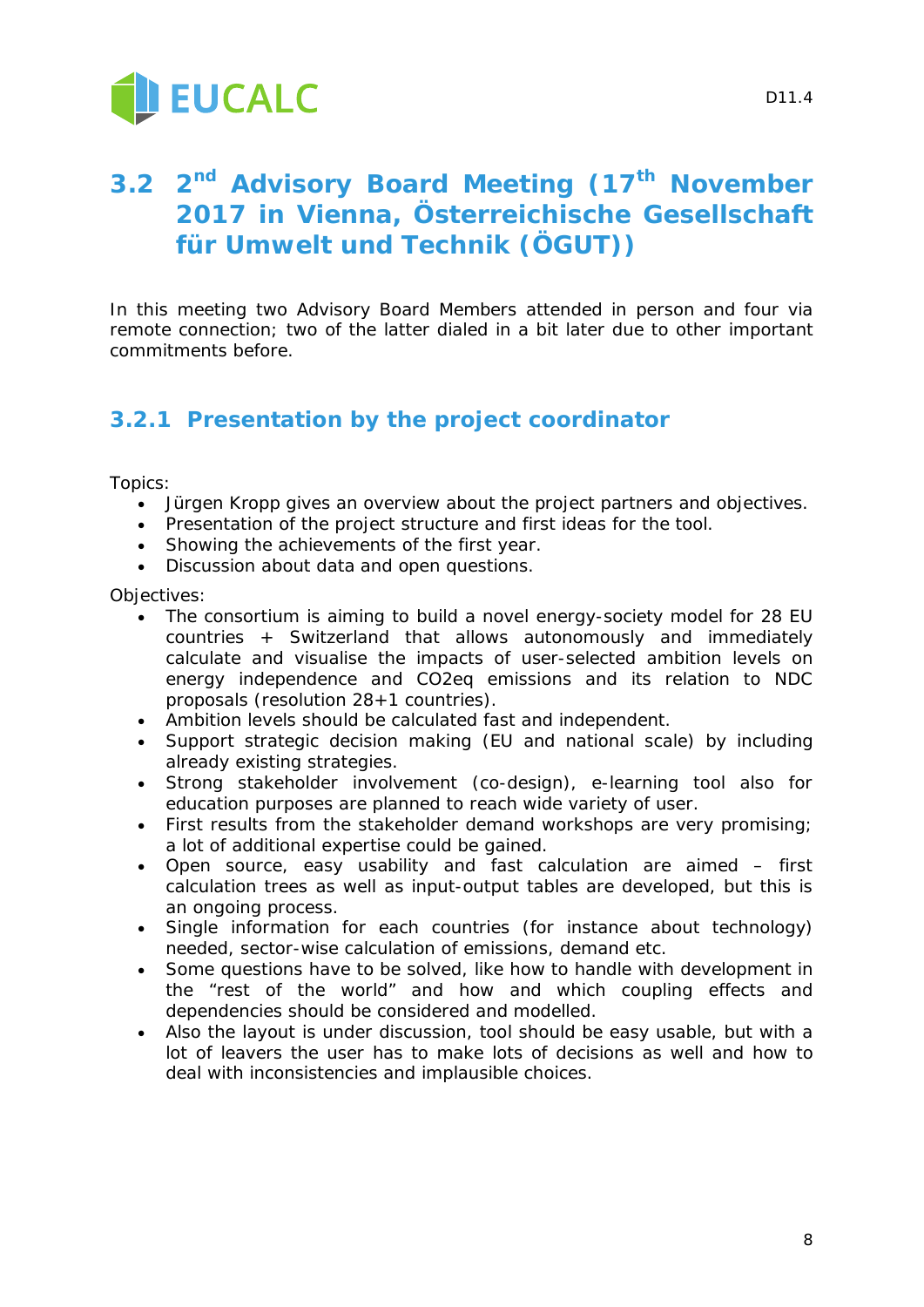

### **3.2.2 Discussion and Recommendations**

As at the first AB meeting, the contributions of the AB members and the discussion with the EUCalc partners is structured in the following along specific topics which helps partners to take recommendations up in their work, if considered adequate.

#### **EU calculator and other projects**

The question regarding connection to other modelling approaches – also in EU Projects came up and with this the suggestion that it could be useful to find a position for EU Calc among the already existing tools. These are:

- Connection to other models used in the EU project ["TRANSrisk"](http://transrisk-project.eu/) (Transitions Pathways and Risk Analysis for Climate Change Mitigation and Adaption Strategies - Wegener Institute, Austria one of the partners) which deals with future socio-economic development within the EU.
- JRC is developing the [POTENCIA](https://ec.europa.eu/jrc/en/potencia) (Policy Oriented Tool for Energy and Climate Change Impact Assessment) model. How does EUCalc fit to this?

EUCalc would be a good complement to that. For comparison of different policies the EUCalc is a very good tool. POTENCIA aims to be the own model of the EU and to be more transparent and open. The EU should connect with them and see it as a complementary work.

It should be clarified how to integrate or if it would be possible to use their results?

Reply from the consortium: EUCalc could support in terms of comparison the results with POTENCIA (EUCalc has the advantage of transparency). The project consortium is aware of these initiatives. But it is not a problem to have more tools doing the same thing. Connecting with all will overburden us. This is a matter of scientific competition.

There were joint events with the sister projects in the past, they will deal with similar output, but **[INNOPATHS](http://www.innopaths.eu/)** focused on four countries and they are using already existing models – it is planned to have a joint meeting. In December we are gathering experts to look into which social impacts are to be covered also together with INNOPATHS colleagues.

#### **On regional detail of levers and technology**

The next discussed topic was about data and used databases in regard to define the four ambition levels for 29 countries. But not all levers will be on a country level, some will stay on an EU level. This is still not decided, so that also database issues have to be decided after data collection has developed further.

Some levers can be done at the EU level; others will require a country dimension. We are aware of this and still need to decide which levers follow which geographic level.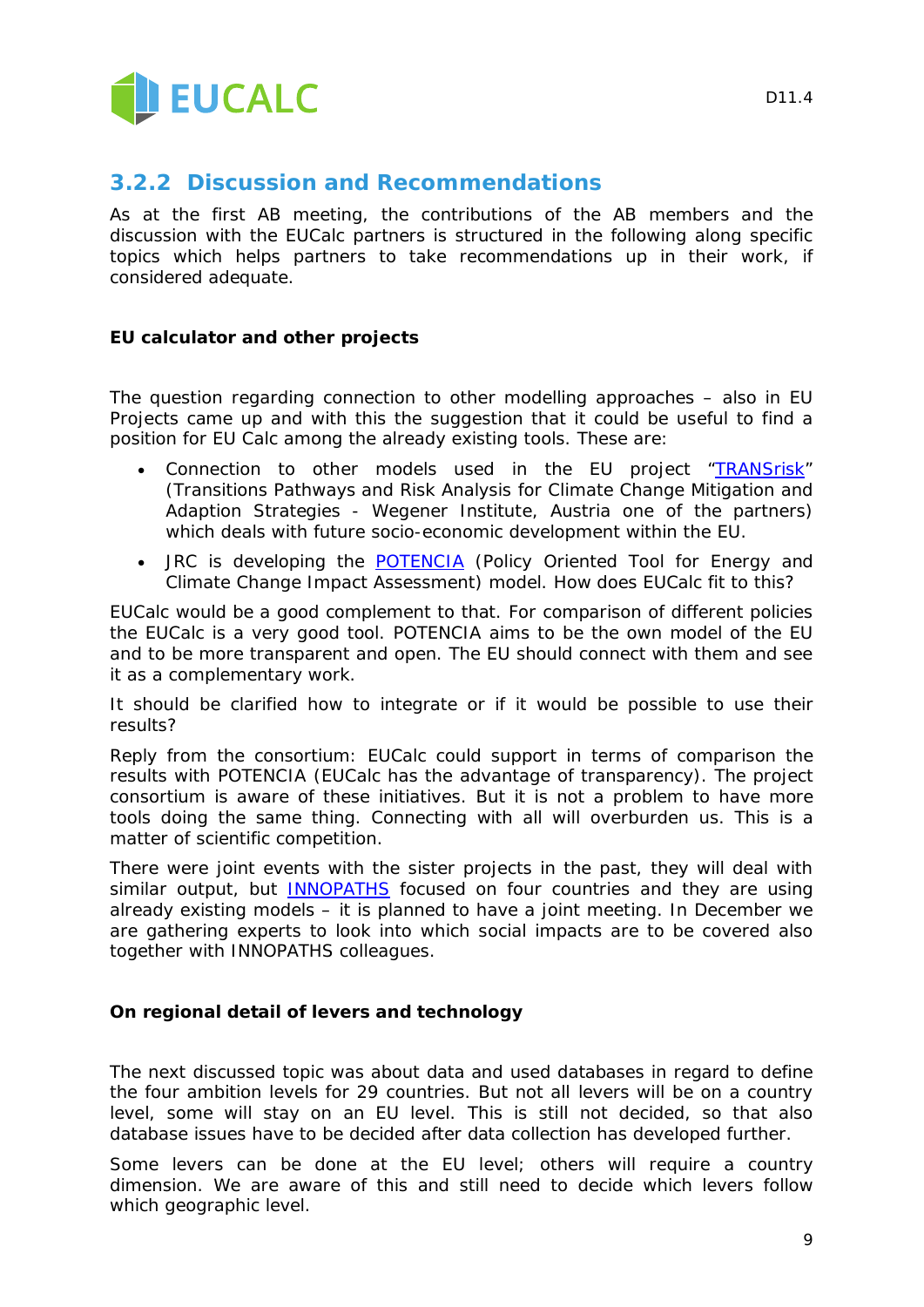

For some technical levers we can include S curves, but not for all. Additionally we have a slider of technology adoption attached to the levers.

For transport country wise projections are made, identifying most influential drivers for lifestyles and finding a range for the countries.

For some areas technology deployment has to be considered, maybe for infrastructure 10 years before it becomes a key factor (for EVs for example).

#### **On Bioenergy**

EU calculators should reflect the variety of points of view on bioenergy. Consider certain amounts of sustainable biomass amounts to be available.

IMPERIAL is taking this into account. Based on food security this will allow us to start looking into strategies. The key issues would be what the level of availability of sustainable biomass is.

The EUCalc approach should be kept very open to new developments. E.g., PV and electric cars could kill the biomass problem.

Clean Energy Package to be addressed in the EUCalc model: EUCalc should be able to address the current political discussion, "NetZero-Target" and connection to bioenergy also a crucial issue to address (work done at Imperial on land use, biomass etc.), carbon sinks potential and deforestation.

#### **Others**

Other input from the AB was the following:

- Strategic Positioning of the project has to be done, EU presidencies using for enhancing the visibility.
- Addressing EU policy targets and positioning within EU model landscape also in comparison to other projects dealing with similar topics.
- Do not underestimate that you need to communicate this 50 times.
- The Calculator should be very open, so that new technologies can be included at a later stage easily, disruptive technology can change the whole picture in just a few years.
- Consider of having a "soft launch" to test the lever settings and underlying policies.
- Interrelation and feedbacks are the most ambitious issues.
- You are searching to include the desegregation of countries. Therefore the right granularity is important to do the connection. To what level of detail you have countries communicating with each other.